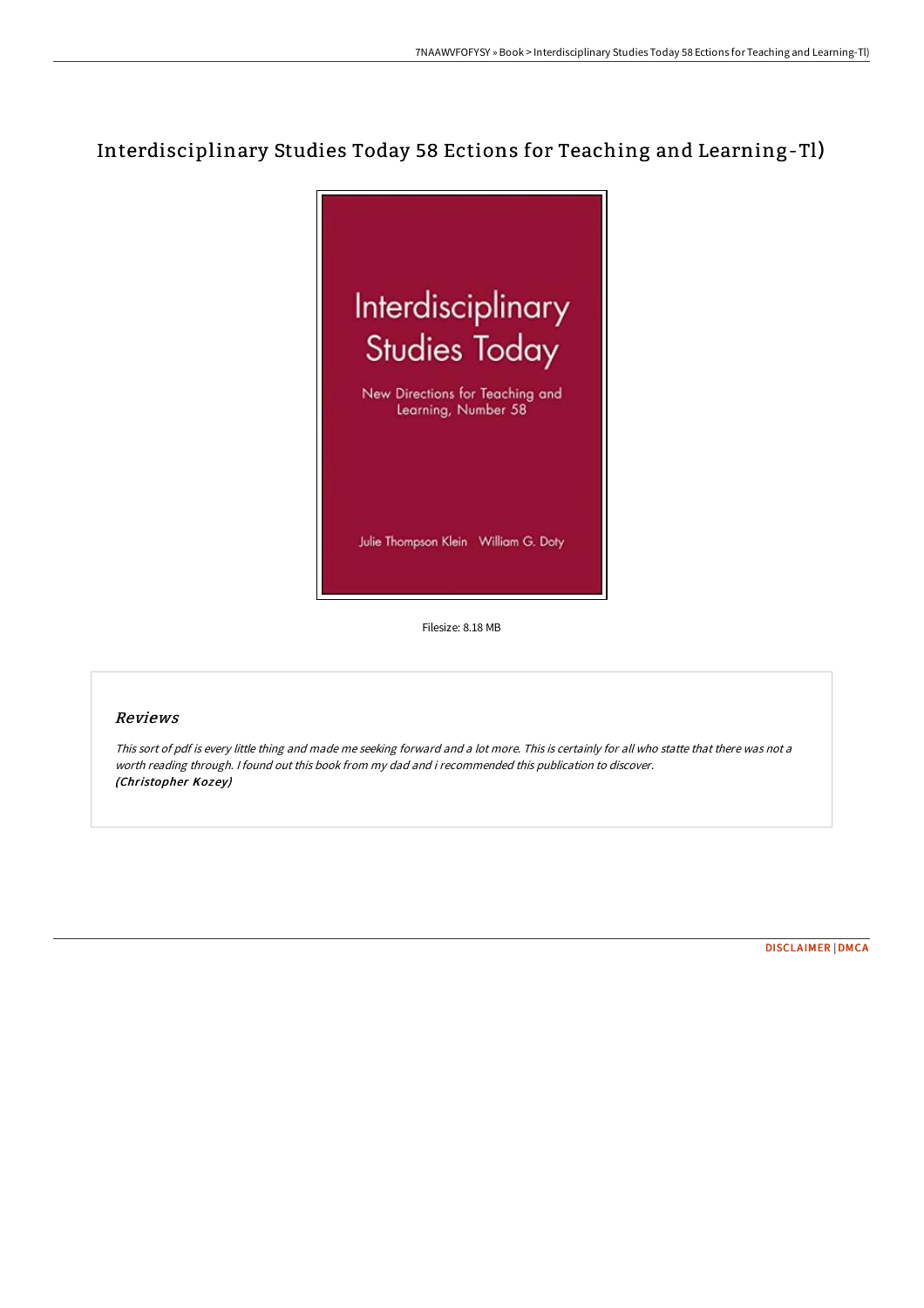## INTERDISCIPLINARY STUDIES TODAY 58 ECTIONS FOR TEACHING AND LEARNING-TL)



To read Interdisciplinary Studies Today 58 Ections for Teaching and Learning-Tl) eBook, you should click the web link below and download the file or gain access to additional information that are relevant to INTERDISCIPLINARY STUDIES TODAY 58 ECTIONS FOR TEACHING AND LEARNING-TL) book.

John Wiley Sons Inc, United States, 1996. Paperback. Book Condition: New. 229 x 150 mm. Language: English . Brand New Book. This volume of New Directions for Teaching and Learning is a practical compendium of advice and information on the development, administration, and assessment of interdisciplinary studies programs and schools. A bibliographic orientation to hands-on access, including electronic retrieval of information, precedes chapters reviewing the design of interdisciplinary courses, and how the role of administrators in interdisciplinary programs can further institutitonal goals. The final chapter looks beyond the local campus to national and international support networks. The contributors, who share their extensive experience in the teaching and administration of interdisciplinary studies, provide many examples of good (and bad) praxis. This is the 58th issue of the quarterly journal New Directions for Teaching and Learning.

H−° Read [Interdisciplinar](http://techno-pub.tech/interdisciplinary-studies-today-58-ections-for-t.html)y Studies Today 58 Ections for Teaching and Learning-Tl) Online ⊕ Download PDF [Interdisciplinar](http://techno-pub.tech/interdisciplinary-studies-today-58-ections-for-t.html)y Studies Today 58 Ections for Teaching and Learning-Tl)